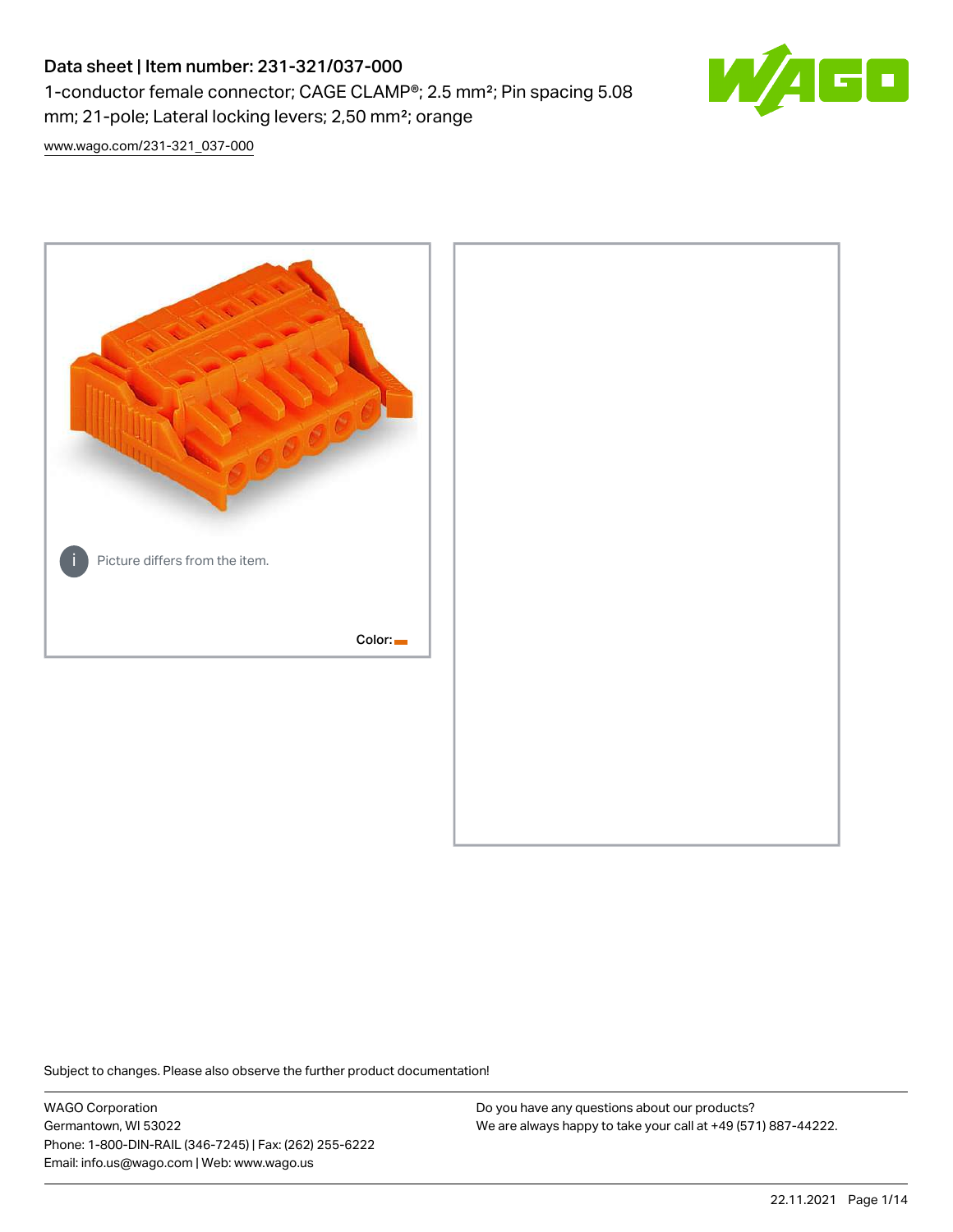

Dimensions in mm

L = pole no. x pin spacing

2- to 3-pole female connectors – one latch only

### Item description

- **Universal connection for all conductor types**
- Easy cable pre-assembly and on-unit wiring via vertical and horizontal CAGE CLAMP<sup>®</sup> actuation  $\blacksquare$
- $\blacksquare$ Integrated test ports
- $\blacksquare$ With coding fingers

Subject to changes. Please also observe the further product documentation! Data

WAGO Corporation Germantown, WI 53022 Phone: 1-800-DIN-RAIL (346-7245) | Fax: (262) 255-6222 Email: info.us@wago.com | Web: www.wago.us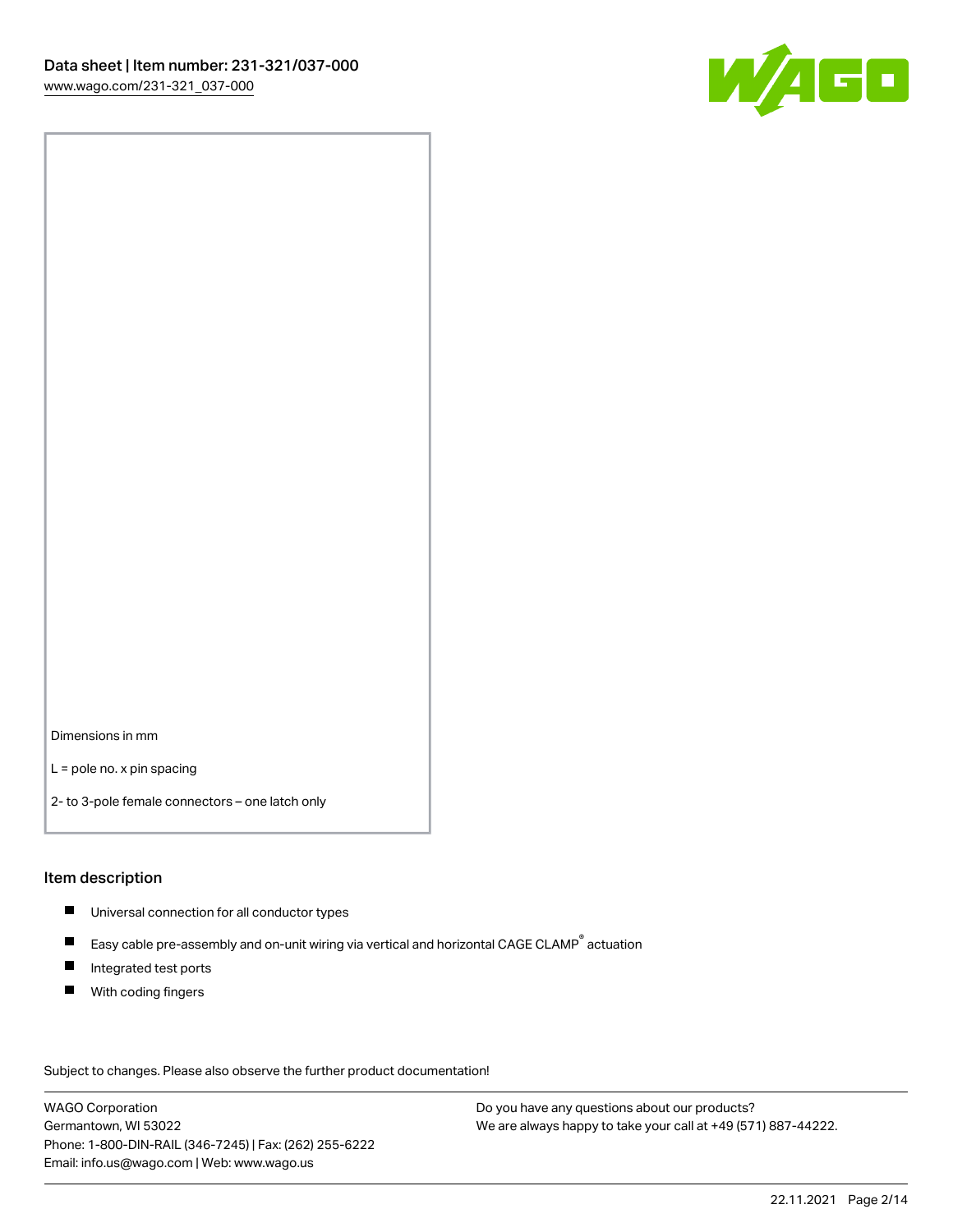

## Data Notes

| Safety information 1 | The <i>MCS – MULTI CONNECTION SYSTEM</i> includes connectors<br>without breaking capacity in accordance with DIN EN 61984. When<br>used as intended, these connectors must not be connected<br>/disconnected when live or under load. The circuit design should<br>ensure header pins, which can be touched, are not live when<br>unmated. |
|----------------------|--------------------------------------------------------------------------------------------------------------------------------------------------------------------------------------------------------------------------------------------------------------------------------------------------------------------------------------------|
| Variants:            | Gold-plated or partially gold-plated contact surfaces<br>Other versions (or variants) can be requested from WAGO Sales or<br>configured at https://configurator.wago.com/                                                                                                                                                                  |

## Electrical data

## IEC Approvals

| Ratings per                 | IEC/EN 60664-1                                                        |
|-----------------------------|-----------------------------------------------------------------------|
| Rated voltage (III / 3)     | 320 V                                                                 |
| Rated surge voltage (III/3) | 4 <sub>k</sub> V                                                      |
| Rated voltage (III/2)       | 320 V                                                                 |
| Rated surge voltage (III/2) | 4 <sub>k</sub> V                                                      |
| Nominal voltage (II/2)      | 630 V                                                                 |
| Rated surge voltage (II/2)  | 4 <sub>k</sub> V                                                      |
| Rated current               | 16A                                                                   |
| Legend (ratings)            | $(III / 2)$ $\triangle$ Overvoltage category III / Pollution degree 2 |

## UL Approvals

| Approvals per                  | UL 1059 |
|--------------------------------|---------|
| Rated voltage UL (Use Group B) | 300 V   |
| Rated current UL (Use Group B) | 15 A    |
| Rated voltage UL (Use Group D) | 300 V   |
| Rated current UL (Use Group D) | 10 A    |

## Ratings per UL

| Rated voltage UL 1977 | 600 V         |
|-----------------------|---------------|
| Rated current UL 1977 | $\sim$ $\sim$ |

## CSA Approvals

Approvals per CSA

Subject to changes. Please also observe the further product documentation!

| <b>WAGO Corporation</b>                                | Do you have any questions about our products?                 |
|--------------------------------------------------------|---------------------------------------------------------------|
| Germantown, WI 53022                                   | We are always happy to take your call at +49 (571) 887-44222. |
| Phone: 1-800-DIN-RAIL (346-7245)   Fax: (262) 255-6222 |                                                               |
| Email: info.us@wago.com   Web: www.wago.us             |                                                               |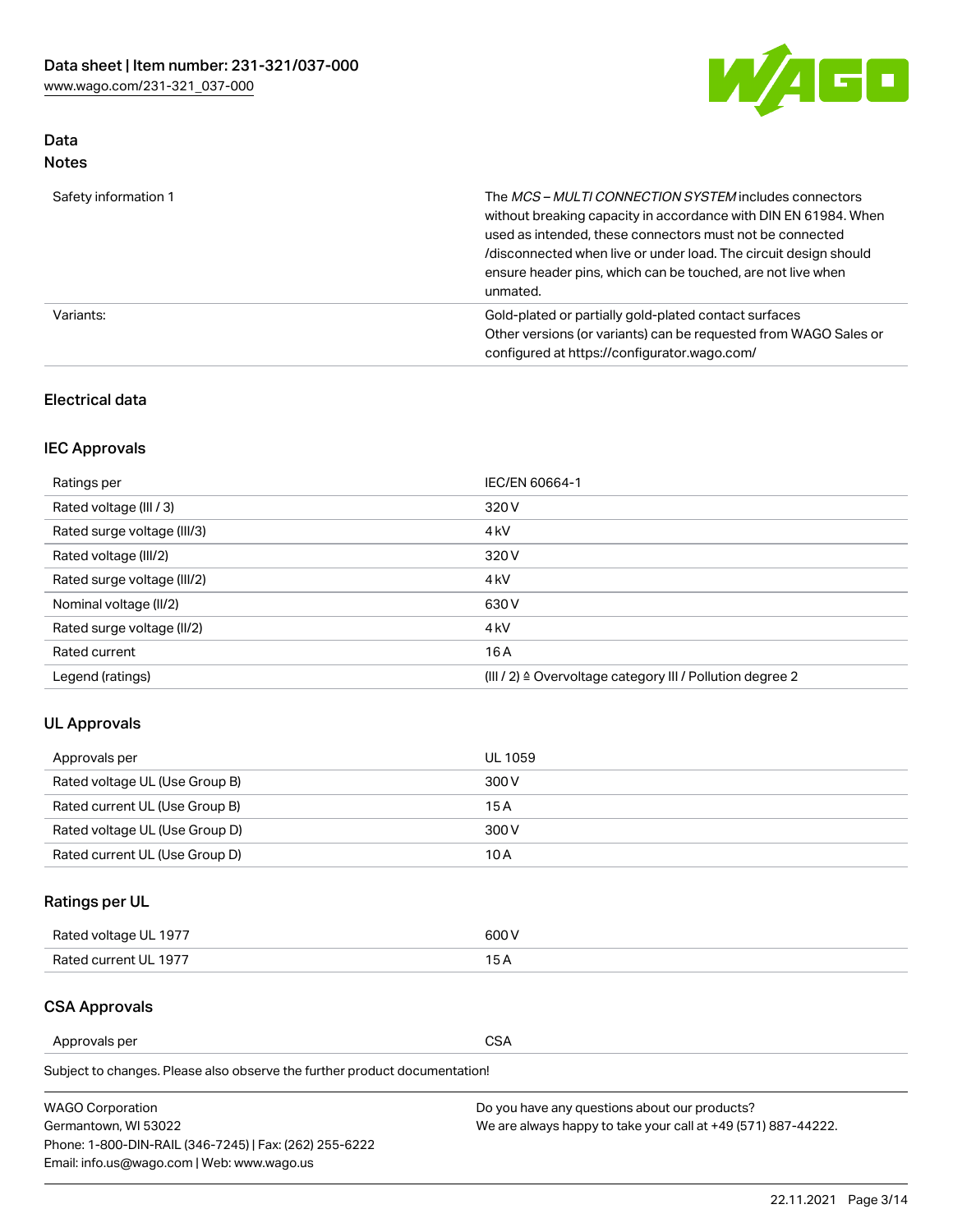

| Rated voltage CSA (Use Group B) | 300 V |
|---------------------------------|-------|
| Rated current CSA (Use Group B) | 15 A  |
| Rated voltage CSA (Use Group D) | 300 V |
| Rated current CSA (Use Group D) | 10 A  |

### Connection data

| Total number of connection points |  |
|-----------------------------------|--|
| Total number of potentials        |  |
| Number of connection types        |  |
| Number of levels                  |  |

## Connection 1

| Connection technology                             | CAGE CLAMP®                             |
|---------------------------------------------------|-----------------------------------------|
| Actuation type                                    | Operating tool                          |
| Solid conductor                                   | $0.08$ 2.5 mm <sup>2</sup> / 28  12 AWG |
| Fine-stranded conductor                           | $0.082.5$ mm <sup>2</sup> / 28  12 AWG  |
| Fine-stranded conductor; with insulated ferrule   | $0.251.5$ mm <sup>2</sup>               |
| Fine-stranded conductor; with uninsulated ferrule | $0.252.5$ mm <sup>2</sup>               |
| Strip length                                      | $89$ mm / 0.31  0.35 inch               |
| Number of poles                                   | 21                                      |
| Conductor entry direction to mating direction     | 0°                                      |
|                                                   |                                         |

## Physical data

| Pin spacing | 5.08 mm / 0.2 inch     |
|-------------|------------------------|
| Width       | 123.28 mm / 4.854 inch |
| Height      | 14.3 mm / 0.563 inch   |
| Depth       | 29.6 mm / 1.165 inch   |

## Plug-in connection

| Contact type (pluggable connector) | Female connector/socket |
|------------------------------------|-------------------------|
| Connector (connection type)        | for conductor           |
| Mismating protection               | No.                     |
| Locking of plug-in connection      | locking lever           |

## Material data

Color contracts and contracts of the contracts of the contracts of the contracts of the contracts of the contracts of the contracts of the contracts of the contracts of the contracts of the contracts of the contracts of th

Subject to changes. Please also observe the further product documentation! Material group I

| <b>WAGO Corporation</b>                                | Do you have any questions about our products?                 |
|--------------------------------------------------------|---------------------------------------------------------------|
| Germantown, WI 53022                                   | We are always happy to take your call at +49 (571) 887-44222. |
| Phone: 1-800-DIN-RAIL (346-7245)   Fax: (262) 255-6222 |                                                               |
| Email: info.us@wago.com   Web: www.wago.us             |                                                               |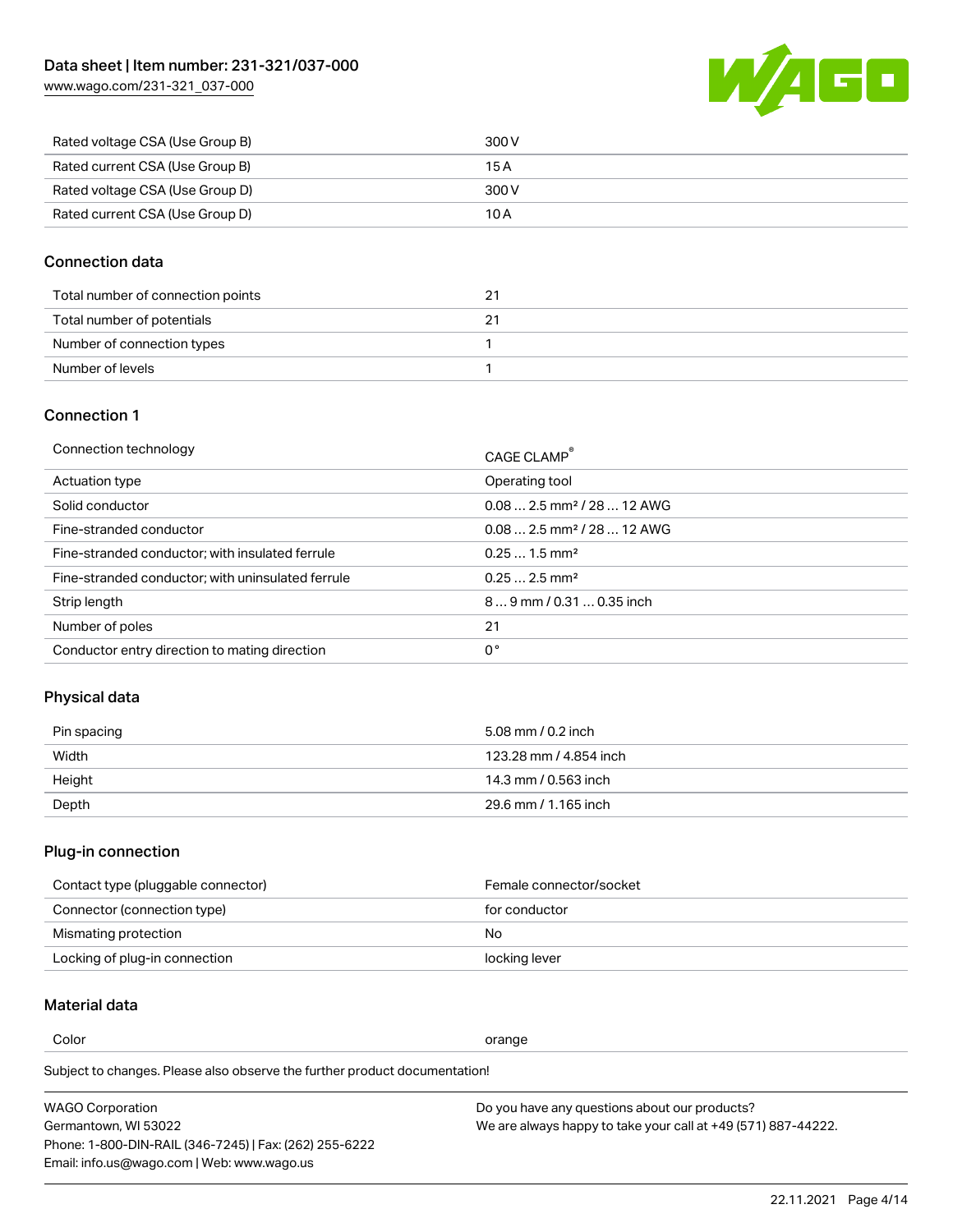

| Material group              |                                   |
|-----------------------------|-----------------------------------|
| Insulation material         | Polyamide (PA66)                  |
| Flammability class per UL94 | V <sub>0</sub>                    |
| Clamping spring material    | Chrome nickel spring steel (CrNi) |
| Contact material            | Copper alloy                      |
| Contact plating             | tin-plated                        |
| Fire load                   | 0.576 MJ                          |
| Weight                      | 39.4g                             |
|                             |                                   |

## Environmental requirements

| Limit temperature range<br>. | ,+85 °ົ<br>-60 |  |
|------------------------------|----------------|--|
|------------------------------|----------------|--|

### Commercial data

| Product Group         | 3 (Multi Conn. System) |
|-----------------------|------------------------|
| PU (SPU)              | 10 Stück               |
| Packaging type        | box                    |
| Country of origin     | <b>DE</b>              |
| <b>GTIN</b>           | 4044918372848          |
| Customs tariff number | 8536694040             |

## Approvals / Certificates

#### Country specific Approvals

| Logo                  | Approval                                                                   | <b>Additional Approval Text</b> | Certificate<br>name |
|-----------------------|----------------------------------------------------------------------------|---------------------------------|---------------------|
|                       | CB<br>DEKRA Certification B.V.                                             | IEC 61984                       | NL-39756            |
|                       | <b>CSA</b><br><b>DEKRA Certification B.V.</b>                              | C22.2                           | 1466354             |
| EMA                   | <b>KEMA/KEUR</b><br>DEKRA Certification B.V.                               | EN 61984                        | 2190761.01          |
| <b>Ship Approvals</b> |                                                                            |                                 |                     |
| Logo                  | Approval                                                                   | <b>Additional Approval Text</b> | Certificate<br>name |
|                       | <b>ABS</b>                                                                 |                                 | $19 -$              |
|                       | Subject to changes. Please also observe the further product documentation! |                                 |                     |

| <b>WAGO Corporation</b>                                | Do you have any questions about our products?                 |
|--------------------------------------------------------|---------------------------------------------------------------|
| Germantown, WI 53022                                   | We are always happy to take your call at +49 (571) 887-44222. |
| Phone: 1-800-DIN-RAIL (346-7245)   Fax: (262) 255-6222 |                                                               |
| Email: info.us@wago.com   Web: www.wago.us             |                                                               |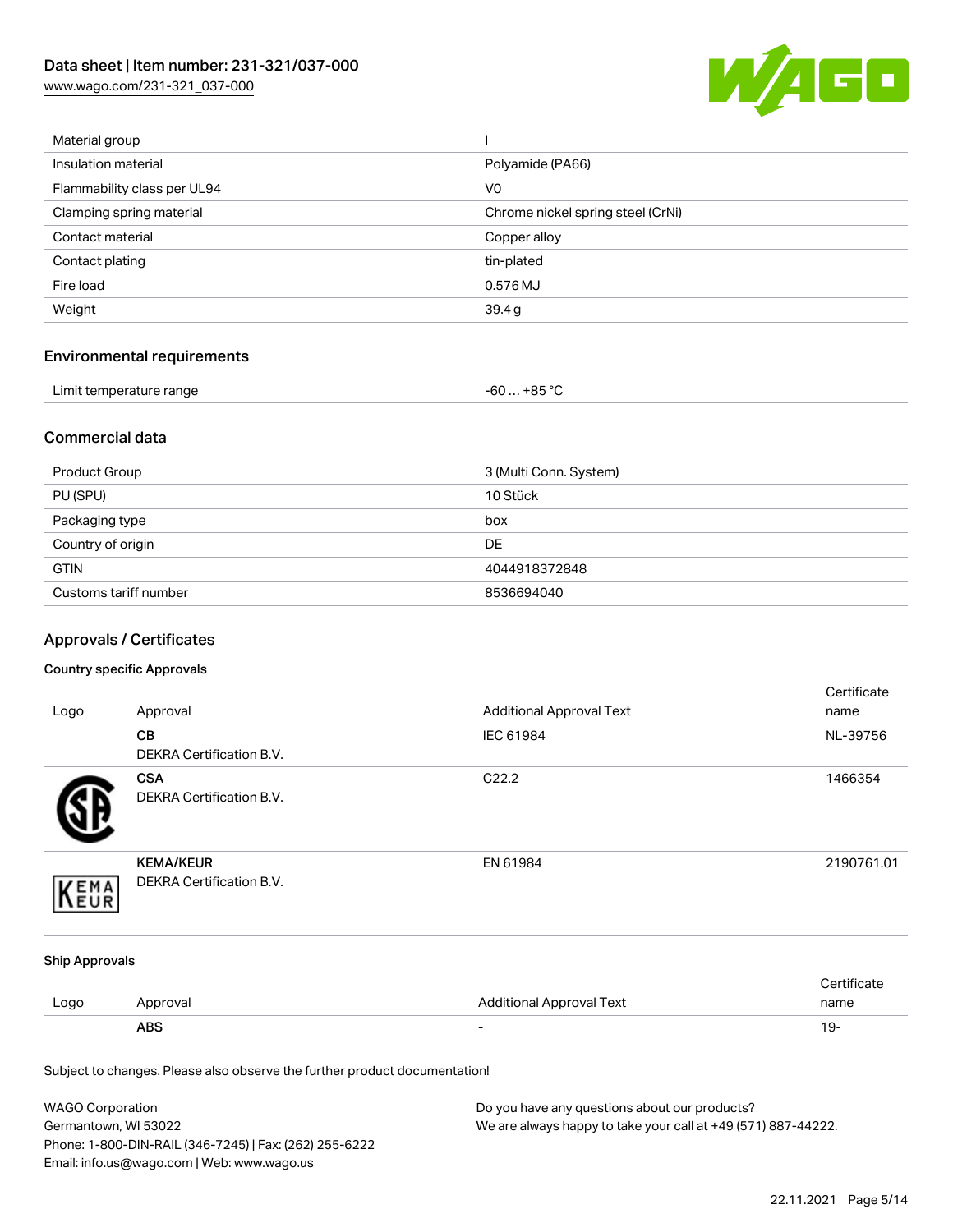

American Bureau of Shipping HG1869876-



PDA

| <b>UL-Approvals</b>         |                                                           |                                                                                           |                              |
|-----------------------------|-----------------------------------------------------------|-------------------------------------------------------------------------------------------|------------------------------|
|                             |                                                           |                                                                                           | Certificate                  |
| Logo                        | Approval                                                  | <b>Additional Approval Text</b>                                                           | name                         |
|                             | UL                                                        | <b>UL 1977</b>                                                                            | E45171                       |
|                             | UL International Germany GmbH                             |                                                                                           |                              |
|                             | <b>UR</b>                                                 | UL 1059                                                                                   | E45172                       |
|                             | Underwriters Laboratories Inc.                            |                                                                                           |                              |
| Counterpart                 |                                                           |                                                                                           |                              |
|                             | Item no.231-651                                           |                                                                                           | www.wago.com/231-651         |
|                             | Male connector; 21-pole; Pin spacing 5.08 mm; orange      |                                                                                           |                              |
|                             | Item no.231-351/001-000                                   |                                                                                           |                              |
|                             |                                                           | Male header; 21-pole; THT; 1.0 x 1.0 mm solder pin; straight; pin spacing 5.08 mm; orange | www.wago.com/231-351/001-000 |
|                             | Item no.231-551/001-000                                   |                                                                                           | www.wago.com/231-551/001-000 |
|                             |                                                           | Male header; 21-pole; THT; 1.0 x 1.0 mm solder pin; angled; pin spacing 5.08 mm; orange   |                              |
| <b>Optional accessories</b> |                                                           |                                                                                           |                              |
| Cover                       |                                                           |                                                                                           |                              |
| Cover                       |                                                           |                                                                                           |                              |
|                             | Item no.: 231-669                                         |                                                                                           |                              |
|                             | Lockout caps; for covering unused clamping units; orange  |                                                                                           | www.wago.com/231-669         |
| <b>Testing accessories</b>  |                                                           |                                                                                           |                              |
| Testing accessories         |                                                           |                                                                                           |                              |
|                             |                                                           |                                                                                           |                              |
|                             | Item no.: 210-136<br>Test plug; 2 mm Ø; with 500 mm cable |                                                                                           | www.wago.com/210-136         |
|                             |                                                           |                                                                                           |                              |

Subject to changes. Please also observe the further product documentation!

WAGO Corporation Germantown, WI 53022 Phone: 1-800-DIN-RAIL (346-7245) | Fax: (262) 255-6222 Email: info.us@wago.com | Web: www.wago.us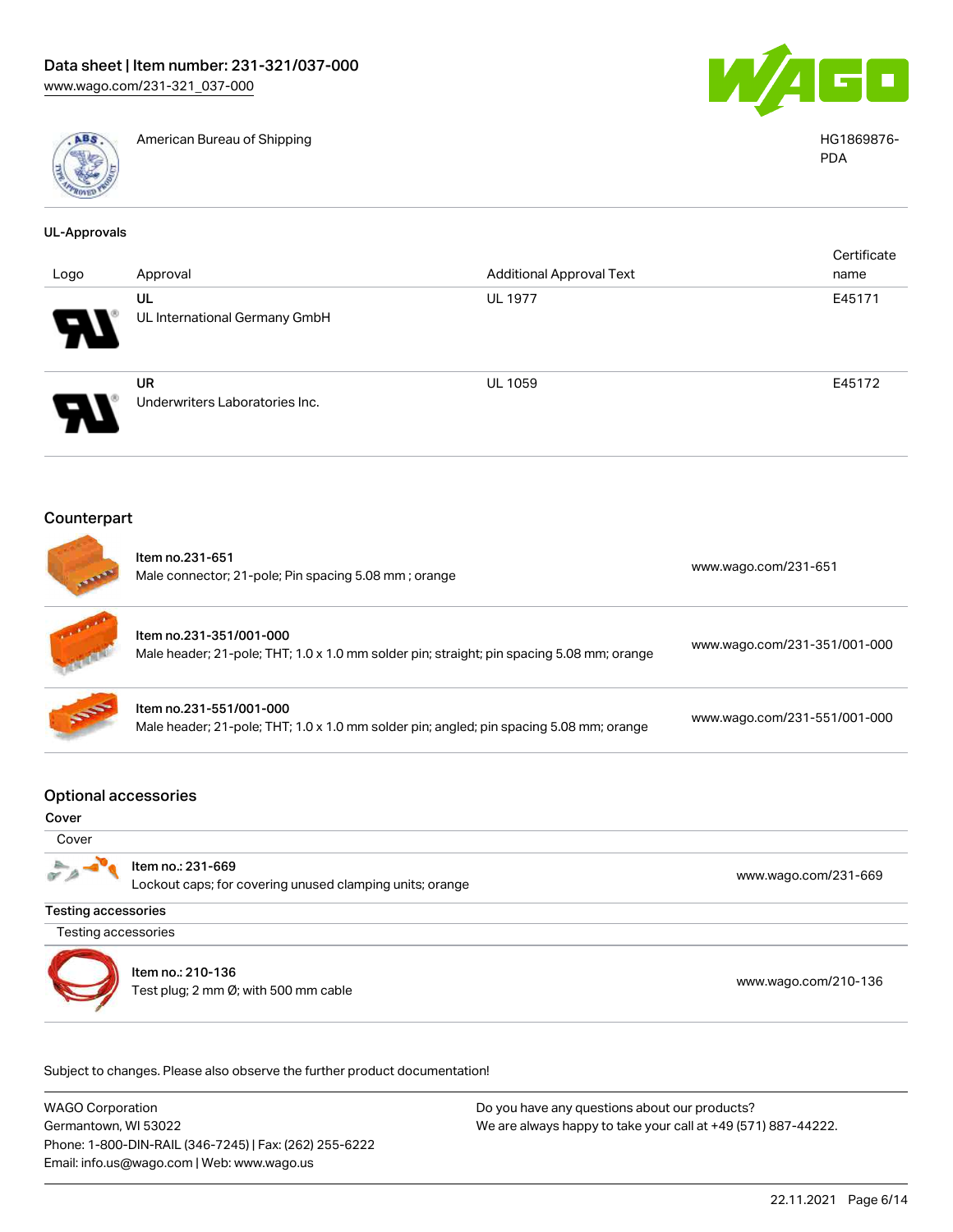

[www.wago.com/231-661](http://www.wago.com/231-661)

Item no.: 231-661

Email: info.us@wago.com | Web: www.wago.us

 $\blacksquare$  Test plugs for female connectors; for 5 mm and 5.08 mm pin spacing; 2,50 mm²; light gray

| Insulations stops                               |                                                                                                                                                                                                 |                                                                                                                |                                  |
|-------------------------------------------------|-------------------------------------------------------------------------------------------------------------------------------------------------------------------------------------------------|----------------------------------------------------------------------------------------------------------------|----------------------------------|
| Insulation stop                                 |                                                                                                                                                                                                 |                                                                                                                |                                  |
|                                                 | Item no.: 231-672<br>Insulation stop; 0.75 - 1 mm <sup>2</sup> ; dark gray                                                                                                                      |                                                                                                                | www.wago.com/231-672             |
|                                                 | Item no.: 231-670<br>Insulation stop; 0.08-0.2 mm <sup>2</sup> / 0.2 mm <sup>2</sup> "s"; white                                                                                                 |                                                                                                                | www.wago.com/231-670             |
|                                                 | Item no.: 231-671<br>Insulation stop; 0.25 - 0.5 mm <sup>2</sup> ; light gray                                                                                                                   |                                                                                                                | www.wago.com/231-671             |
| Marking accessories                             |                                                                                                                                                                                                 |                                                                                                                |                                  |
| Marking strip                                   |                                                                                                                                                                                                 |                                                                                                                |                                  |
|                                                 | Item no.: 210-331/508-103<br>Marking strips; as a DIN A4 sheet; MARKED; 1-12 (200x); Height of marker strip: 2.3 mm/0.091 in; Strip<br>length 182 mm; Horizontal marking; Self-adhesive; white  |                                                                                                                | www.wago.com/210-331<br>/508-103 |
|                                                 | Item no.: 210-331/508-104<br>Marking strips; as a DIN A4 sheet; MARKED; 13-24 (200x); Height of marker strip: 2.3 mm/0.091 in; Strip<br>length 182 mm; Horizontal marking; Self-adhesive; white |                                                                                                                | www.wago.com/210-331<br>/508-104 |
|                                                 | Item no.: 210-332/508-202<br>Marking strips; as a DIN A4 sheet; MARKED; 1-16 (160x); Height of marker strip: 3 mm; Strip length 182<br>mm; Horizontal marking; Self-adhesive; white             |                                                                                                                | www.wago.com/210-332<br>/508-202 |
|                                                 | Item no.: 210-332/508-204<br>Marking strips; as a DIN A4 sheet; MARKED; 17-32 (160x); Height of marker strip: 3 mm; Strip length<br>182 mm; Horizontal marking; Self-adhesive; white            |                                                                                                                | www.wago.com/210-332<br>/508-204 |
|                                                 | Item no.: 210-332/508-206<br>Marking strips; as a DIN A4 sheet; MARKED; 33-48 (160x); Height of marker strip: 3 mm; Strip length<br>182 mm; Horizontal marking; Self-adhesive; white            |                                                                                                                | www.wago.com/210-332<br>/508-206 |
|                                                 | Item no.: 210-332/508-205<br>Marking strips; as a DIN A4 sheet; MARKED; 1-32 (80x); Height of marker strip: 3 mm; Strip length 182<br>mm; Horizontal marking; Self-adhesive; white              |                                                                                                                | www.wago.com/210-332<br>/508-205 |
| <b>Ferrules</b>                                 |                                                                                                                                                                                                 |                                                                                                                |                                  |
| Ferrule                                         |                                                                                                                                                                                                 |                                                                                                                |                                  |
|                                                 | Item no.: 216-101<br>Ferrule; Sleeve for 0.5 mm <sup>2</sup> / AWG 22; uninsulated; electro-tin plated; silver-colored                                                                          |                                                                                                                | www.wago.com/216-101             |
|                                                 | Item no.: 216-104<br>Ferrule; Sleeve for 1.5 mm <sup>2</sup> / AWG 16; uninsulated; electro-tin plated; silver-colored                                                                          |                                                                                                                | www.wago.com/216-104             |
|                                                 | Subject to changes. Please also observe the further product documentation!                                                                                                                      |                                                                                                                |                                  |
| <b>WAGO Corporation</b><br>Germantown, WI 53022 | Phone: 1-800-DIN-RAIL (346-7245)   Fax: (262) 255-6222                                                                                                                                          | Do you have any questions about our products?<br>We are always happy to take your call at +49 (571) 887-44222. |                                  |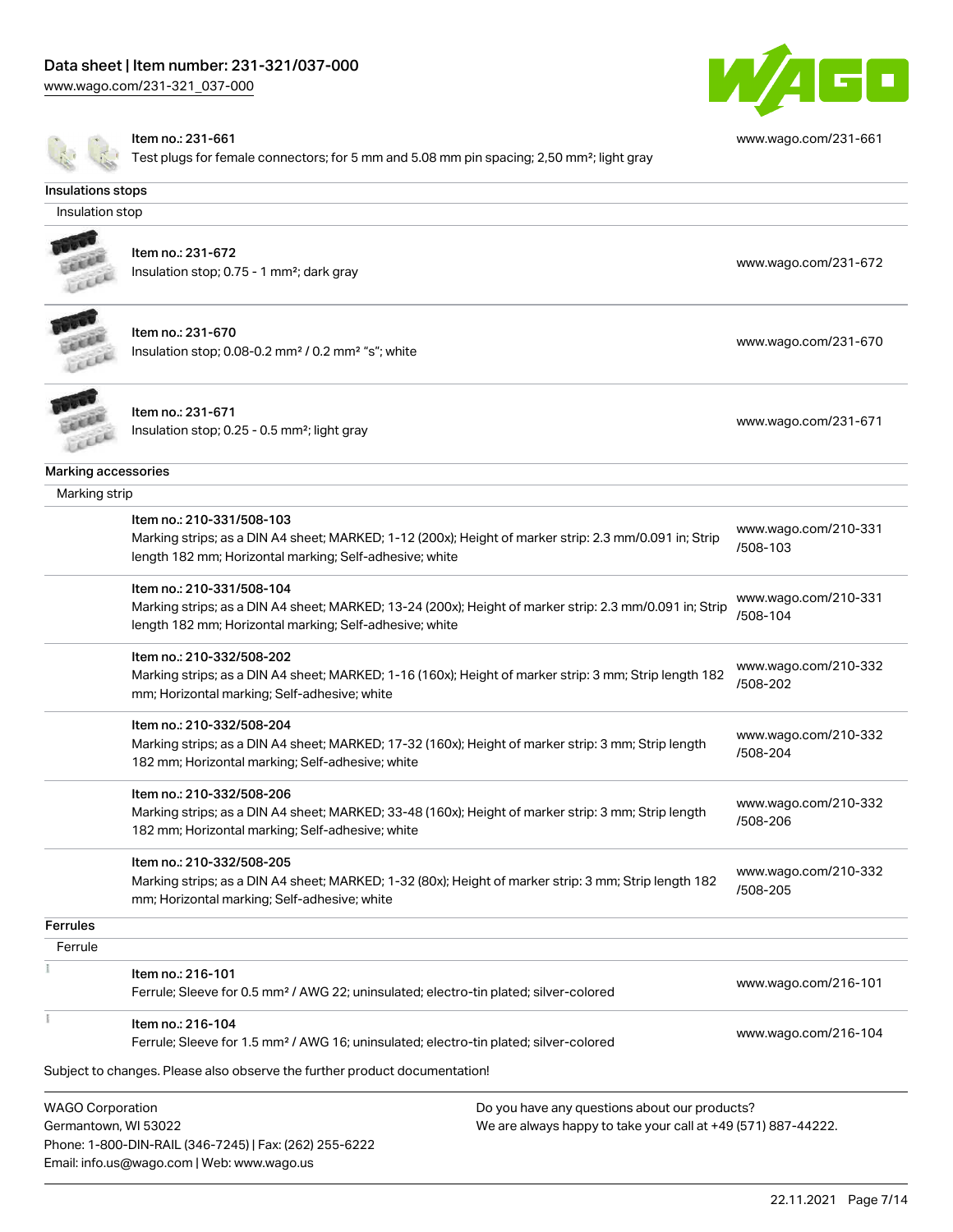## Data sheet | Item number: 231-321/037-000

Phone: 1-800-DIN-RAIL (346-7245) | Fax: (262) 255-6222

Email: info.us@wago.com | Web: www.wago.us

[www.wago.com/231-321\\_037-000](http://www.wago.com/231-321_037-000)



|    | Item no.: 216-106<br>Ferrule; Sleeve for 2.5 mm <sup>2</sup> / AWG 14; uninsulated; electro-tin plated; silver-colored                                                             |                                                                                                                | www.wago.com/216-106 |
|----|------------------------------------------------------------------------------------------------------------------------------------------------------------------------------------|----------------------------------------------------------------------------------------------------------------|----------------------|
|    | Item no.: 216-102<br>Ferrule; Sleeve for 0.75 mm <sup>2</sup> / AWG 20; uninsulated; electro-tin plated; silver-colored                                                            |                                                                                                                | www.wago.com/216-102 |
|    | Item no.: 216-103<br>Ferrule; Sleeve for 1 mm <sup>2</sup> / AWG 18; uninsulated; electro-tin plated                                                                               |                                                                                                                | www.wago.com/216-103 |
|    | Item no.: 216-123<br>Ferrule; Sleeve for 1 mm <sup>2</sup> / AWG 18; uninsulated; electro-tin plated; silver-colored                                                               |                                                                                                                | www.wago.com/216-123 |
|    | Item no.: 216-122<br>Ferrule; Sleeve for 0.75 mm <sup>2</sup> / AWG 20; uninsulated; electro-tin plated; silver-colored                                                            |                                                                                                                | www.wago.com/216-122 |
| Ĭ. | Item no.: 216-124<br>Ferrule; Sleeve for 1.5 mm <sup>2</sup> / AWG 16; uninsulated; electro-tin plated                                                                             |                                                                                                                | www.wago.com/216-124 |
|    | Item no.: 216-142<br>Ferrule; Sleeve for 0.75 mm <sup>2</sup> / 18 AWG; uninsulated; electro-tin plated; electrolytic copper; gastight<br>crimped; acc. to DIN 46228, Part 1/08.92 |                                                                                                                | www.wago.com/216-142 |
|    | Item no.: 216-132<br>Ferrule; Sleeve for 0.34 mm <sup>2</sup> / AWG 24; uninsulated; electro-tin plated                                                                            |                                                                                                                | www.wago.com/216-132 |
|    | Item no.: 216-121<br>Ferrule; Sleeve for 0.5 mm <sup>2</sup> / AWG 22; uninsulated; electro-tin plated; silver-colored                                                             |                                                                                                                | www.wago.com/216-121 |
|    | Item no.: 216-143<br>Ferrule; Sleeve for 1 mm <sup>2</sup> / AWG 18; uninsulated; electro-tin plated; electrolytic copper; gastight<br>crimped; acc. to DIN 46228, Part 1/08.92    |                                                                                                                | www.wago.com/216-143 |
|    | Item no.: 216-131<br>Ferrule; Sleeve for 0.25 mm <sup>2</sup> / AWG 24; uninsulated; electro-tin plated; silver-colored                                                            |                                                                                                                | www.wago.com/216-131 |
|    | Item no.: 216-141<br>Ferrule; Sleeve for 0.5 mm <sup>2</sup> / 20 AWG; uninsulated; electro-tin plated; electrolytic copper; gastight<br>crimped; acc. to DIN 46228, Part 1/08.92  |                                                                                                                | www.wago.com/216-141 |
|    | Item no.: 216-152<br>Ferrule; Sleeve for 0.34 mm <sup>2</sup> / AWG 24; uninsulated; electro-tin plated                                                                            |                                                                                                                | www.wago.com/216-152 |
|    | ltem no.: 216-203<br>Ferrule; Sleeve for 1 mm <sup>2</sup> / AWG 18; insulated; electro-tin plated; red                                                                            |                                                                                                                | www.wago.com/216-203 |
|    | Item no.: 216-202<br>Ferrule; Sleeve for 0.75 mm <sup>2</sup> / 18 AWG; insulated; electro-tin plated; gray                                                                        |                                                                                                                | www.wago.com/216-202 |
|    | Item no.: 216-151<br>Ferrule; Sleeve for 0.25 mm <sup>2</sup> / AWG 24; uninsulated; electro-tin plated                                                                            |                                                                                                                | www.wago.com/216-151 |
|    | Item no.: 216-204<br>Ferrule; Sleeve for 1.5 mm <sup>2</sup> / AWG 16; insulated; electro-tin plated; black                                                                        |                                                                                                                | www.wago.com/216-204 |
|    | Item no.: 216-144<br>Ferrule; Sleeve for 1.5 mm <sup>2</sup> / AWG 16; uninsulated; electro-tin plated; electrolytic copper; gastight                                              |                                                                                                                | www.wago.com/216-144 |
|    | Subject to changes. Please also observe the further product documentation!                                                                                                         |                                                                                                                |                      |
|    | <b>WAGO Corporation</b><br>Germantown, WI 53022                                                                                                                                    | Do you have any questions about our products?<br>We are always happy to take your call at +49 (571) 887-44222. |                      |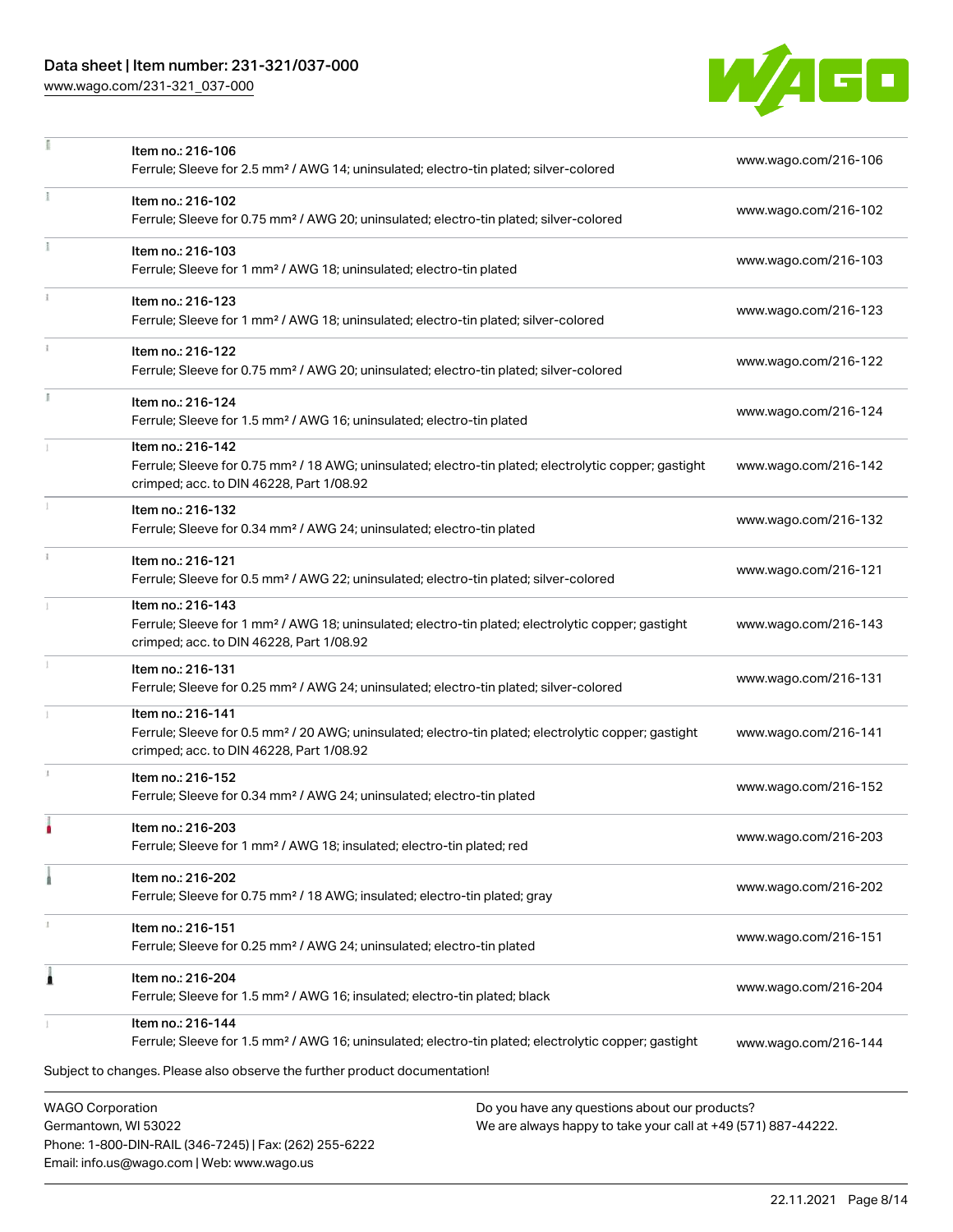

crimped; acc. to DIN 46228, Part 1/08.92; silver-colored

| Item no.: 216-201<br>Ferrule; Sleeve for 0.5 mm <sup>2</sup> / 20 AWG; insulated; electro-tin plated; white                                                                                             | www.wago.com/216-201 |
|---------------------------------------------------------------------------------------------------------------------------------------------------------------------------------------------------------|----------------------|
| Item no.: 216-223<br>Ferrule; Sleeve for 1 mm <sup>2</sup> / AWG 18; insulated; electro-tin plated; red                                                                                                 | www.wago.com/216-223 |
| Item no.: 216-241<br>Ferrule; Sleeve for 0.5 mm <sup>2</sup> / 20 AWG; insulated; electro-tin plated; electrolytic copper; gastight<br>crimped; acc. to DIN 46228, Part 4/09.90; white                  | www.wago.com/216-241 |
| Item no.: 216-242<br>Ferrule; Sleeve for 0.75 mm <sup>2</sup> / 18 AWG; insulated; electro-tin plated; electrolytic copper; gastight<br>crimped; acc. to DIN 46228, Part 4/09.90; gray                  | www.wago.com/216-242 |
| Item no.: 216-222<br>Ferrule; Sleeve for 0.75 mm <sup>2</sup> / 18 AWG; insulated; electro-tin plated; gray                                                                                             | www.wago.com/216-222 |
| Item no.: 216-221<br>Ferrule; Sleeve for 0.5 mm <sup>2</sup> / 20 AWG; insulated; electro-tin plated; white                                                                                             | www.wago.com/216-221 |
| Item no.: 216-224<br>Ferrule; Sleeve for 1.5 mm <sup>2</sup> / AWG 16; insulated; electro-tin plated; black                                                                                             | www.wago.com/216-224 |
| Item no.: 216-243<br>Ferrule; Sleeve for 1 mm <sup>2</sup> / AWG 18; insulated; electro-tin plated; electrolytic copper; gastight crimped; www.wago.com/216-243<br>acc. to DIN 46228, Part 4/09.90; red |                      |
| Item no.: 216-244<br>Ferrule; Sleeve for 1.5 mm <sup>2</sup> / AWG 16; insulated; electro-tin plated; electrolytic copper; gastight<br>crimped; acc. to DIN 46228, Part 4/09.90; black                  | www.wago.com/216-244 |
| Item no.: 216-263<br>Ferrule; Sleeve for 1 mm <sup>2</sup> / AWG 18; insulated; electro-tin plated; electrolytic copper; gastight crimped; www.wago.com/216-263<br>acc. to DIN 46228, Part 4/09.90; red |                      |
| Item no.: 216-264<br>Ferrule; Sleeve for 1.5 mm <sup>2</sup> / AWG 16; insulated; electro-tin plated; electrolytic copper; gastight<br>crimped; acc. to DIN 46228, Part 4/09.90; black                  | www.wago.com/216-264 |
| Item no.: 216-284<br>Ferrule; Sleeve for 1.5 mm <sup>2</sup> / AWG 16; insulated; electro-tin plated; electrolytic copper; gastight<br>crimped; acc. to DIN 46228, Part 4/09.90; black                  | www.wago.com/216-284 |
| Item no.: 216-262<br>Ferrule; Sleeve for 0.75 mm <sup>2</sup> / 18 AWG; insulated; electro-tin plated; electrolytic copper; gastight<br>crimped; acc. to DIN 46228, Part 4/09.90; gray                  | www.wago.com/216-262 |
| Item no.: 216-301<br>Ferrule; Sleeve for 0.25 mm <sup>2</sup> / AWG 24; insulated; electro-tin plated; yellow                                                                                           | www.wago.com/216-301 |
| Item no.: 216-321<br>Ferrule; Sleeve for 0.25 mm <sup>2</sup> / AWG 24; insulated; electro-tin plated; yellow                                                                                           | www.wago.com/216-321 |
| Item no.: 216-322<br>Ferrule; Sleeve for 0.34 mm <sup>2</sup> / 22 AWG; insulated; electro-tin plated; green                                                                                            | www.wago.com/216-322 |
| Item no.: 216-302                                                                                                                                                                                       |                      |

Subject to changes. Please also observe the further product documentation!

WAGO Corporation Germantown, WI 53022 Phone: 1-800-DIN-RAIL (346-7245) | Fax: (262) 255-6222 Email: info.us@wago.com | Web: www.wago.us Do you have any questions about our products? We are always happy to take your call at +49 (571) 887-44222.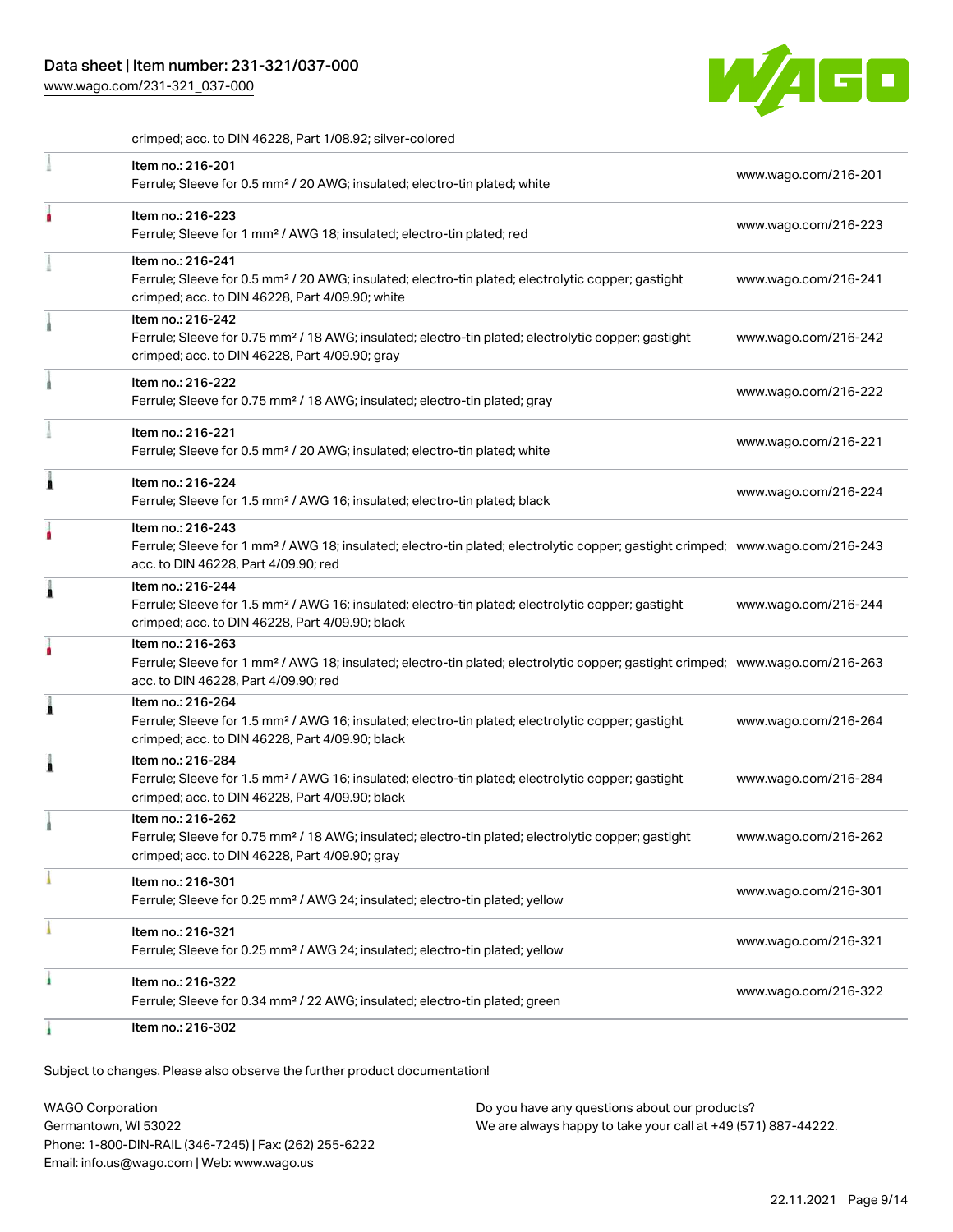

Ferrule; Sleeve for 0.34 mm² / 22 AWG; insulated; electro-tin plated; light turquoise [www.wago.com/216-302](http://www.wago.com/216-302)

| Jumpers        |                                                                                                                 |                      |
|----------------|-----------------------------------------------------------------------------------------------------------------|----------------------|
| Jumper         |                                                                                                                 |                      |
|                | Item no.: 231-905<br>Jumper; for conductor entry; 5-way; insulated; gray                                        | www.wago.com/231-905 |
|                | Item no.: 231-903<br>Jumper; for conductor entry; 3-way; insulated; gray                                        | www.wago.com/231-903 |
|                | Item no.: 231-907<br>Jumper; for conductor entry; 7-way; insulated; gray                                        | www.wago.com/231-907 |
|                | Item no.: 231-910<br>Jumper; for conductor entry; 10-way; insulated; gray                                       | www.wago.com/231-910 |
|                | Item no.: 231-902<br>Jumper; for conductor entry; 2-way; insulated; gray                                        | www.wago.com/231-902 |
| Tools          |                                                                                                                 |                      |
| Operating tool |                                                                                                                 |                      |
|                | Item no.: 209-130<br>Operating tool; suitable for 264, 280 and 281 Series; 1-way; of insulating material; white | www.wago.com/209-130 |
|                | Item no.: 209-132<br>Operating tool; for connecting comb-style jumper bar; 2-way; of insulating material        | www.wago.com/209-132 |
|                | Item no.: 231-159<br>Operating tool; natural                                                                    | www.wago.com/231-159 |
|                | Item no.: 231-231<br>Combination operating tool; red                                                            | www.wago.com/231-231 |
|                | Item no.: 231-131<br>Operating tool; made of insulating material; 1-way; loose; white                           | www.wago.com/231-131 |
|                | Item no.: 231-291<br>Operating tool; made of insulating material; 1-way; loose; red                             | www.wago.com/231-291 |
|                | Item no.: 280-432<br>Operating tool; made of insulating material; 2-way; white                                  | www.wago.com/280-432 |
|                | Item no.: 280-434<br>Operating tool; made of insulating material; 4-way                                         | www.wago.com/280-434 |
|                | Item no.: 280-437<br>Operating tool; made of insulating material; 7-way                                         | www.wago.com/280-437 |

Subject to changes. Please also observe the further product documentation!

WAGO Corporation Germantown, WI 53022 Phone: 1-800-DIN-RAIL (346-7245) | Fax: (262) 255-6222 Email: info.us@wago.com | Web: www.wago.us Do you have any questions about our products? We are always happy to take your call at +49 (571) 887-44222.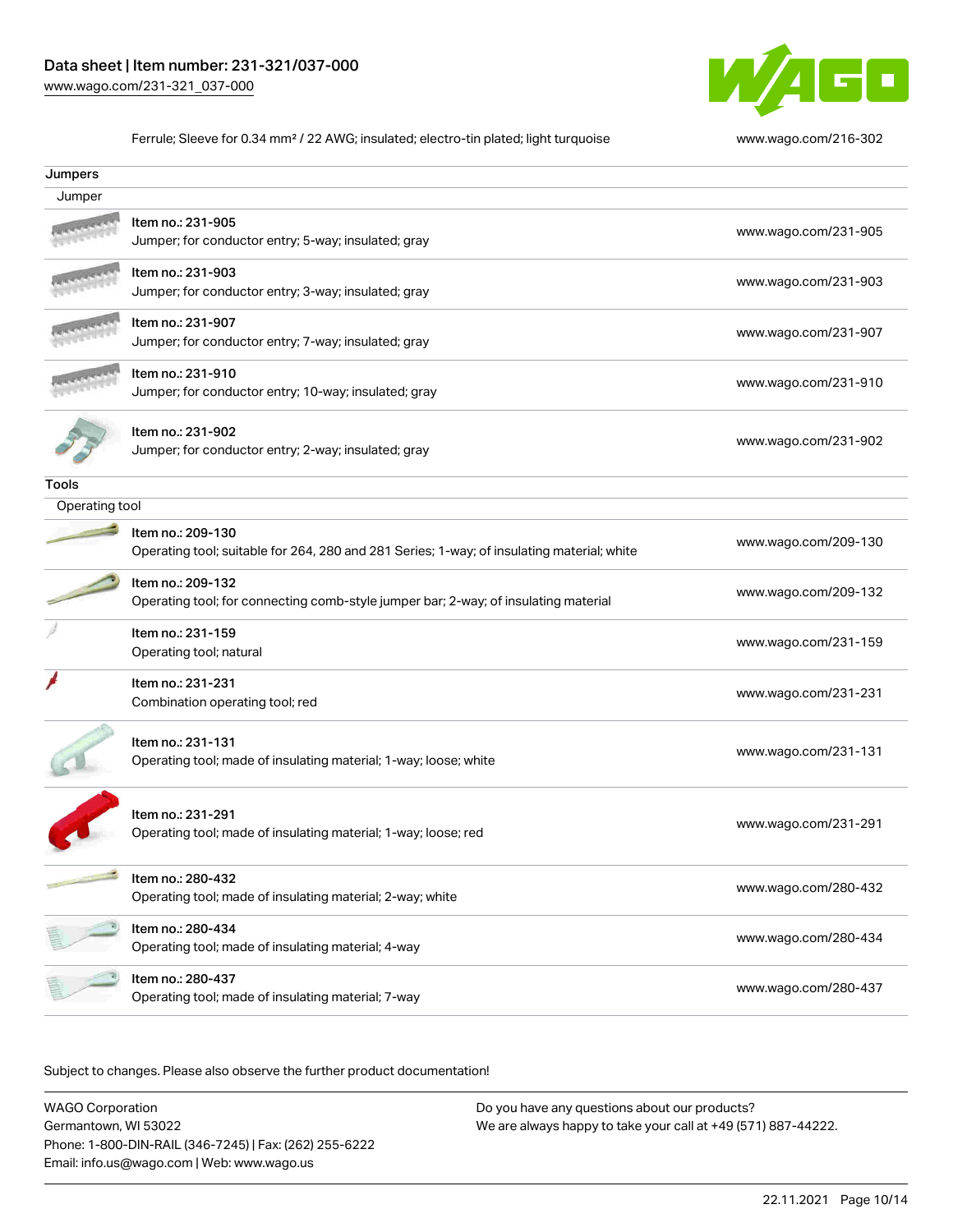# Data sheet | Item number: 231-321/037-000

[www.wago.com/231-321\\_037-000](http://www.wago.com/231-321_037-000)



|                      | Item no.: 280-440<br>Operating tool; made of insulating material; 10-way      | www.wago.com/280-440 |
|----------------------|-------------------------------------------------------------------------------|----------------------|
|                      | Item no.: 280-435<br>Operating tool; made of insulating material; 5-way; gray | www.wago.com/280-435 |
|                      | Item no.: 280-436<br>Operating tool; made of insulating material; 6-way       | www.wago.com/280-436 |
|                      | Item no.: 280-438<br>Operating tool; made of insulating material; 8-way       | www.wago.com/280-438 |
|                      | Item no.: 280-433<br>Operating tool; made of insulating material; 3-way       | www.wago.com/280-433 |
| <b>Downloads</b>     |                                                                               |                      |
| <b>Documentation</b> |                                                                               |                      |

| <b>Additional Information</b> |            |               |          |
|-------------------------------|------------|---------------|----------|
| Technical explanations        | 2019 Apr 3 | pdf<br>2.0 MB | Download |

#### CAD files

### CAD data

| 2D/3D Models 231-321/037-000      | URL        | Download |
|-----------------------------------|------------|----------|
| CAE data                          |            |          |
| EPLAN Data Portal 231-321/037-000 | <b>URL</b> | Download |
| ZUKEN Portal 231-321/037-000      | URL        | Download |
| EPLAN Data Portal 231-321/037-000 | URL        | Download |

### Environmental Product Compliance

#### Compliance Search

| Environmental Product Compliance 231-321/037-000                                                       | URL | Download |
|--------------------------------------------------------------------------------------------------------|-----|----------|
| 1-conductor female connector; CAGE CLAMP <sup>®</sup> ; 2.5 mm <sup>2</sup> ; Pin spacing 5.08 mm; 21- |     |          |
| pole; Lateral locking levers; 2,50 mm <sup>2</sup> ; orange                                            |     |          |

Subject to changes. Please also observe the further product documentation!

WAGO Corporation Germantown, WI 53022 Phone: 1-800-DIN-RAIL (346-7245) | Fax: (262) 255-6222 Email: info.us@wago.com | Web: www.wago.us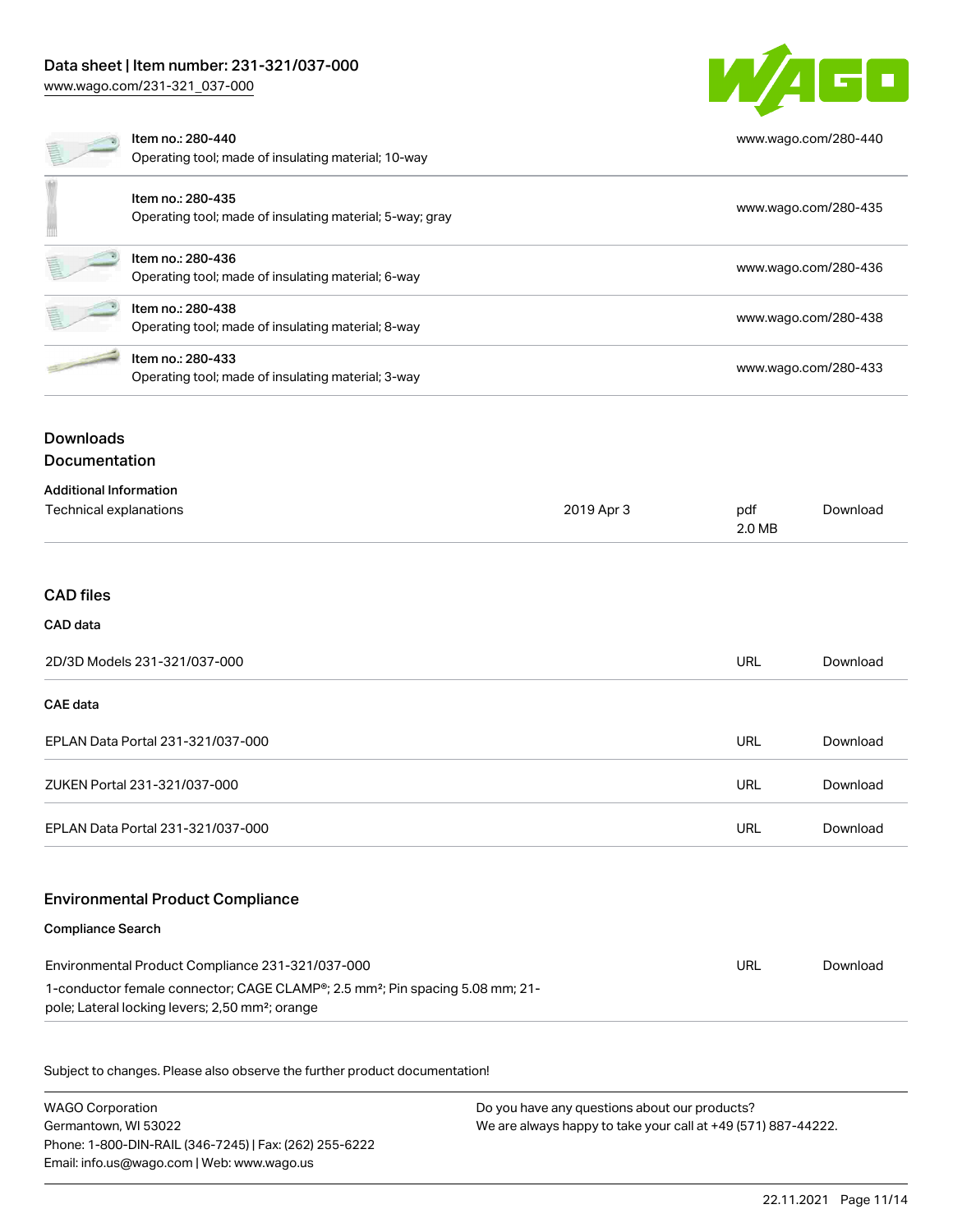

### Installation Notes



Inserting a conductor via 3.5 mm screwdriver – CAGE CLAMP® actuation parallel to conductor entry.



Inserting a conductor via 3.5 mm screwdriver – CAGE CLAMP® actuation perpendicular to conductor entry.



Inserting a conductor into CAGE CLAMP® unit via operating lever (231-291).



Inserting a conductor via operating tool.



Coding a female connector by removing coding finger(s).

Subject to changes. Please also observe the further product documentation!

WAGO Corporation Germantown, WI 53022 Phone: 1-800-DIN-RAIL (346-7245) | Fax: (262) 255-6222 Email: info.us@wago.com | Web: www.wago.us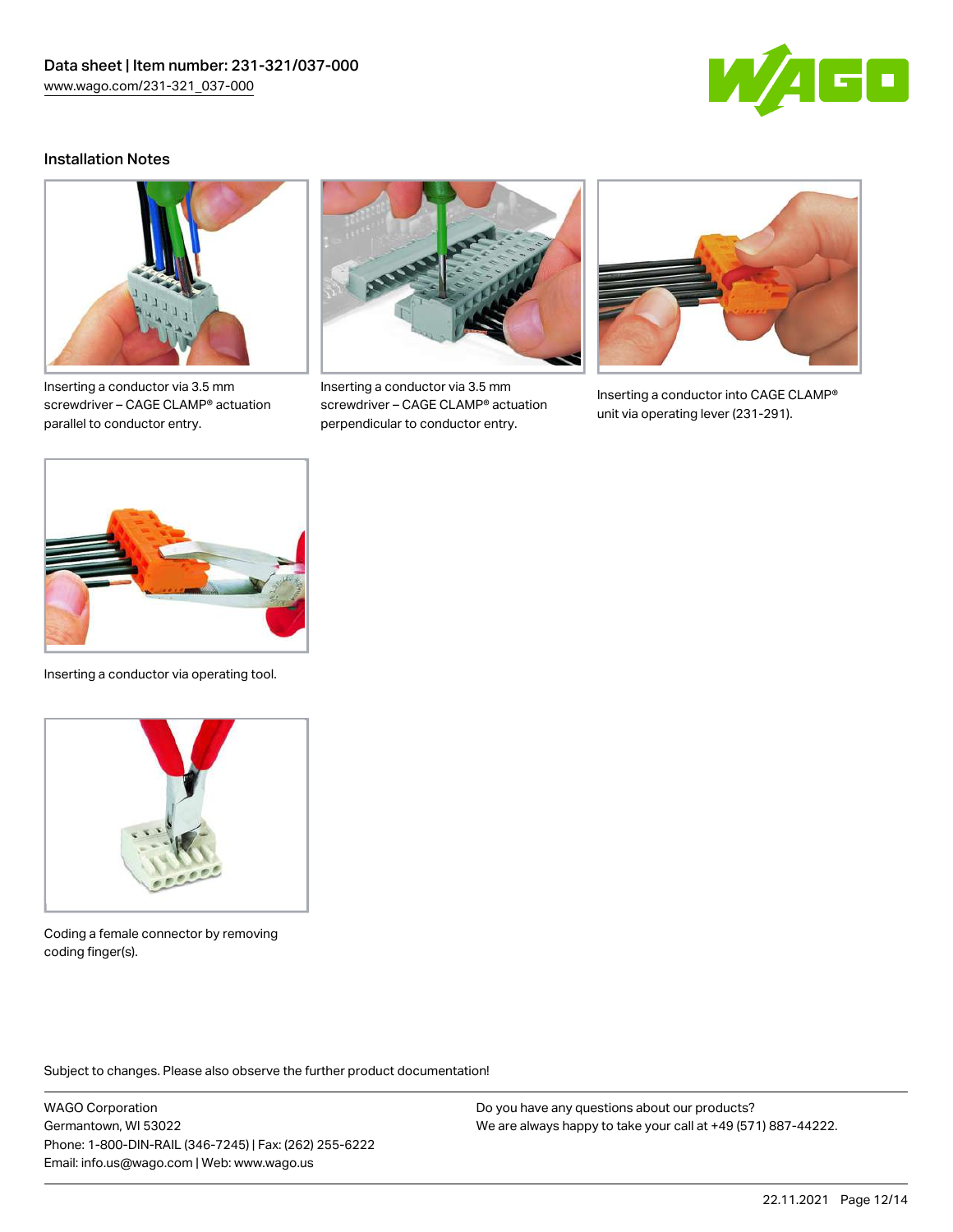



Testing – female connector with CAGE CLAMP®

Integrated test ports for testing perpendicular to conductor entry via 2 or 2.3 mm Ø test plug

Installation



Male connector with strain relief plate



Strain relief housing shown with a male connector equipped with CAGE CLAMP®

Marking

Subject to changes. Please also observe the further product documentation!

WAGO Corporation Germantown, WI 53022 Phone: 1-800-DIN-RAIL (346-7245) | Fax: (262) 255-6222 Email: info.us@wago.com | Web: www.wago.us